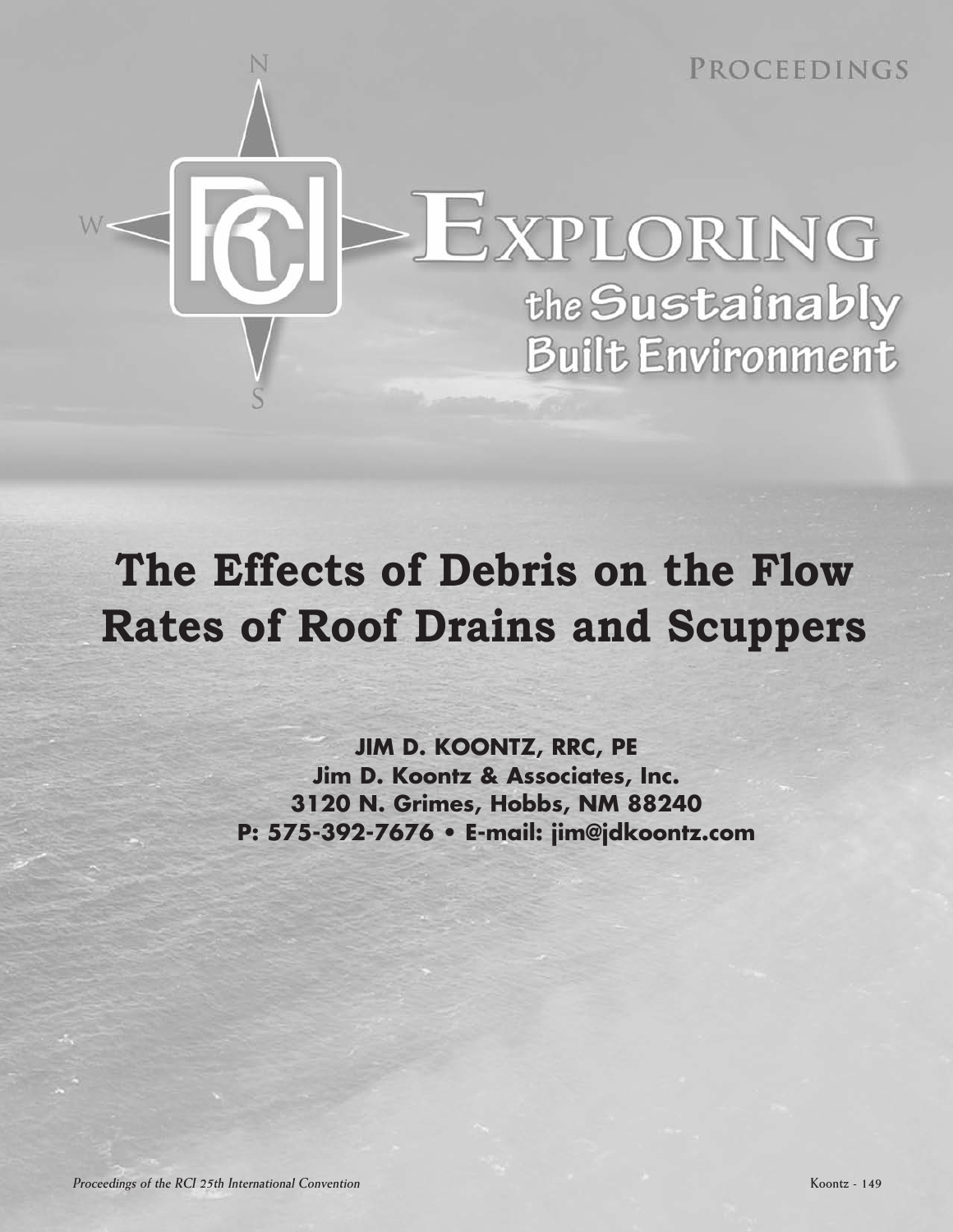# *ABSTRACT*

Roof collapses after significant rain events are becoming widely reported with a catastrophic loss of property, and in some cases, lives. Debris-blocked drains can be the culprit. To date, the effect of debris accumulation on flow rates of drainage systems has not been studied. This presentation describes a laboratory simulation of debris-blocked drains and the effects of inadequate drainage on roof assemblies.

# *SPEAKER*

**Jim Koontz, RRC, PE,** president of Jim D. Koontz & Associates, Inc., is a graduate of Tulane University with a Bachelor of Science degree in engineering and a Masters in business administration. Mr. Koontz has been involved in the roofing industry since 1960 and began testing roofing material in 1976. He has experience as a roofer, estimator, consultant, lecturer, researcher, and expert witness. Mr. Koontz was first published in 1984 and has numerous articles relating to roofing material and product research to his credit..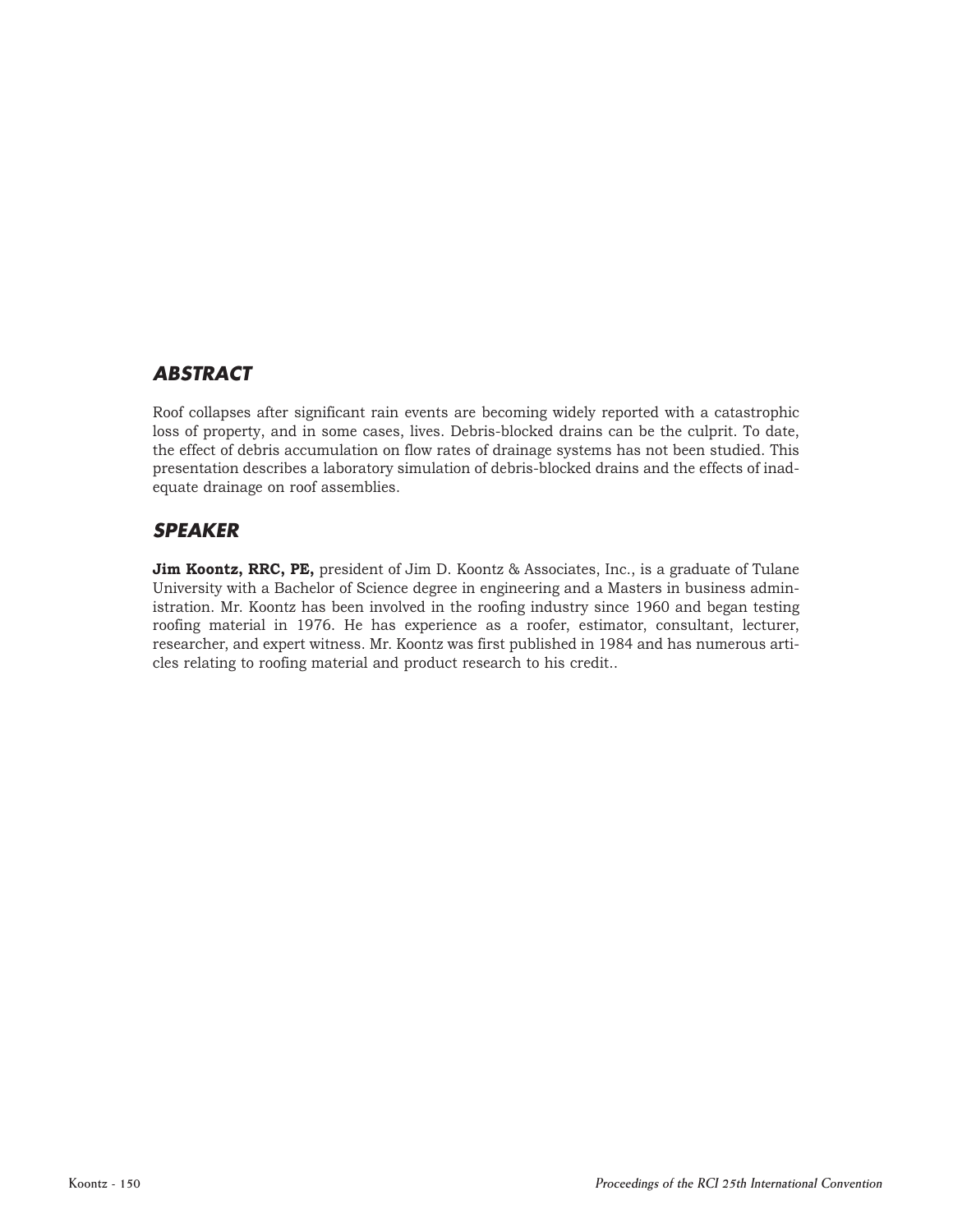# **The Effects of Debris on the Flow Rates of Roof Drains and Scuppers**

Drainage of rainwater has long been considered an essential attri bute for the proper performance of any roof system. Long-term and excessive accumulation of water will contribute to the deterioration of most roofing systems and, in worst-case scenarios, has been responsible for excessive live loads that can lead to structural collapse.

 Roofing systems commonly rely upon roof drains and through-wall scuppers for drainage. The effects of debris on the flow-rate characteristics of roof drains and scuppers has not been well understood or studied.

 of debris from roof surfaces, has maintenance, and specifically, the debris.1 Numerous other authors, address the importance of roof Routine maintenance, which should include intermittent cleaning always been recommended within the roofing industry. An article by Eddie Garcia in *Western Roofing* in August 2009 discusses the importance of roof importance of keeping a roof free of including Griffin and Fricklas,<sup>2</sup> also drainage and maintenance.

 maintenance usually occurs only The reality, however, is that roof after a leak or roof problem develops. The failure to routinely clean a roof can and has led to serious roof problems. Proper roof maintenance is the ultimate responsibility of the building owner.

 characteristics of roof drains and tems. The data generated assume This article reviews the effects of roof type and debris on the flow-rate scuppers. This study was limited to debris accumulation on roof surfaces and does not consider the effects of debris within drainpipe leader systhat drain leaders are clear and free to flow.

## **Background**

 typically been accomplished by a ters, internal roof drains, and/or mendations and requirements for Drainage of roofing systems has combination of slope, perimeter gutthrough-wall scuppers. Proper roof drainage has long been required by national building codes. Within the roofing industry, organizations such as the National Roofing Contractors Association (NRCA) and manufacturers have had longstanding recomproper roof drainage.

Most roofing material manufacturers require a positive slope and that a new roof will drain and be free of ponding water within 48 hours after a rainfall event. A few single-ply and old coal tar manufacturers have permitted accumulation of water on their roofing systems.

# **International Building/Plumbing Code**

 in compliance with local adopted building codes. The International and incorporates the International By law, roof construction has to be Building Code  $(IBC)<sup>3</sup>$  is currently the most uniformly accepted code within the United States. The IBC requires positive slope for new construction Plumbing Code (IPC),<sup>4</sup> which addresses requirements for roof drainage.

The required minimum size for roof drains and/or scuppers for a given roof area is dependent upon a number of factors, including:

- • Geographical location
- 100-year, one-hour rainfall rate
- Below-deck drainpipe system (vertical or sloped)

# **Primary Drain Example**

 rate. The properties of water are Orlando, Florida, falls within an area of the IPC (per Figure 1106.1) that indicates the maximum anticipated 100-year rainfall event could be up to 4.5 inches of rain per hour. The determination of the size of a roof drain for a given roof area is dependent on the orientation of the belowdeck drain piping. Assuming horizontal leader piping at  $\frac{1}{4}$  in per ft of slope (Table 1106.3), the maximum area of drainage for a 6-in diameter drain would be 6,795 sq ft. This square footage is based upon extrapolating between the 4-in and 5-in rainfall included in *Table A*.

# **Properties of Water**

1 cubic ft of water  $= 62.42$  pounds

- 1 cubic foot of water  $= 7.48$  gallons
- 1 gallon of water  $= 8.34$  pounds

# *Table A*

tion of independent, separate-but-The IPC also requires the installaequal, primary, and secondary drain age systems. The primary and secondary systems are to be equal in crosssectional drainage capacity and have independent discharge piping or leaders. The theory is that if the primary drain/scupper becomes blocked, for whatever reason, the secondary independent drain/scupper system can accommodate the anticipated rainfall event.

The flow rate for a given condition in gallons per minute (gpm) can be calculated. For the Orlando roof with  $6,795$  sq ft that experiences a 4.5-in rainfall in one hour, the roof drain system should be capable of with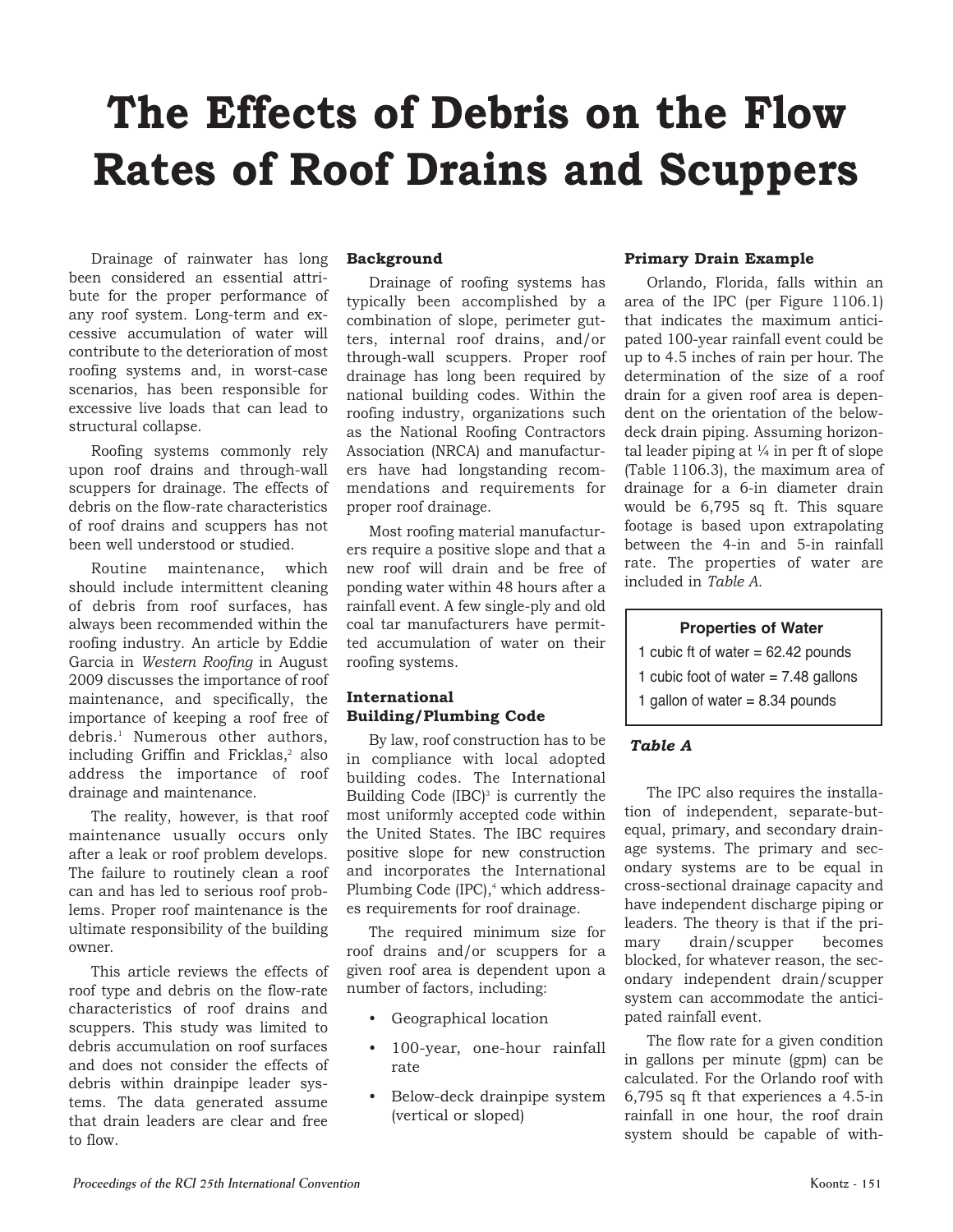6,795 sq ft of roof  $*$  4.5-in rainfall per hour = 2,548 cubic ft of water per hour 2,548 cubic ft  $*$  7.48 gallons per cubic ft = 19,059 gallons per hour 19,059 gallons per hour = 317 gallons per minute

# *Table B*

standing flow rates of up to 317 gallons per minute during a maximum rainfall event (*Table B*).

# **Roof Drain Strainer**

 given drain pipe (Section 1105.1, Strainers). As an drain would be required to not distinguish between the The IPC also requires that roof drains have strainers with inlet openings equal to 150% of the cross-sectional area for a example, for a 6-in roof drain, the given cross-sectional area is approximately 28.3 sq in. The strainer for a 6-in roof have an inlet opening of at least 42.4 sq in. The IPC does vertical inlet open areas or horizontal sections on the top of the strainer.

# **Secondary Drainage**

 Secondary drainage systems are required for emergency Under Section 1107 of the IPC, secondary roof drains are required in addition to the primary drainage system. purposes in the event the pri-

mary drain systems become blocked. The IPC requires that the secondary drainage system have separate points of discharge that are to be sized based on the same rainfall rates as that of the primary drainage system.

 scuppers used as the secondary drainage system is not specified If scuppers are utilized, the size shall be sufficient to prevent ponding to a depth that exceeds the design limits of the roof. The exact methodology for determining the sizing of under current requirements of the IPC.

 includes vegetation, leaves, trash, drains and scuppers, an elevated cans, bottles, plastic bags, dirt, steel tank was constructed and con-

 roof surface and extend upwards etc.Field experience has shown that debris will accumulate starting at the along the sides of strainers or scuppers. Debris generated by some of the new "breen" roofs may also be problematic.

# **Debris Laboratory Testing**

drains and scuppers, an elevated The type of debris found on a roof In order to evaluate the effects of surface varies widely. Typical debris debris on the performance of roof



*Roof drain strainer*



*Debris at roof drain*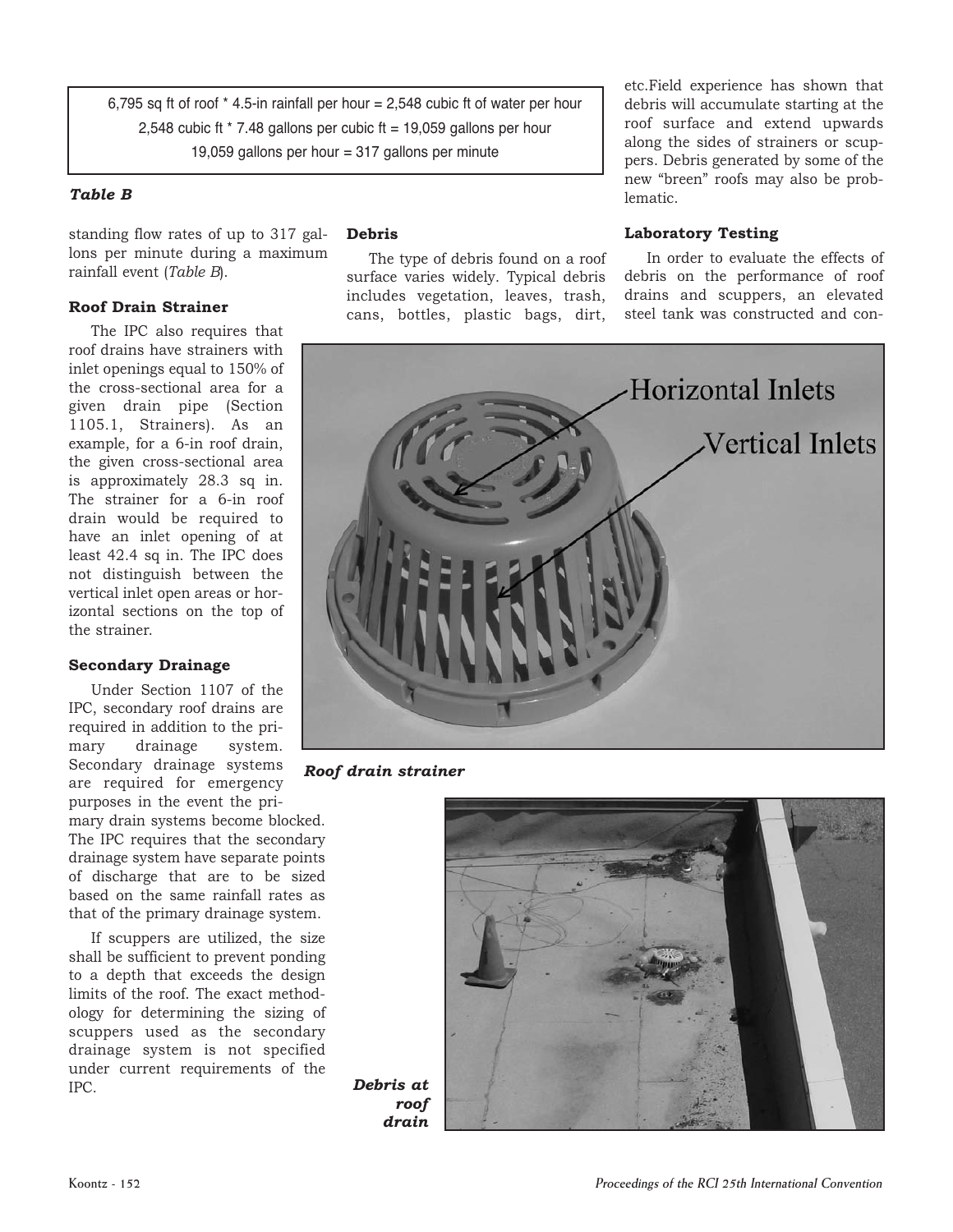

# *Simulated debris*

| Laboratory Roof Drain Flow Testing, Water Level, inch height                                  |                      |     |     |     |     |     |      |      |       |  |
|-----------------------------------------------------------------------------------------------|----------------------|-----|-----|-----|-----|-----|------|------|-------|--|
| 8" Drain, 14" Strainer Dome, 15 ft. 6 in. of 8" Drain / PVC Pipe - Horizontal Configuration   |                      |     |     |     |     |     |      |      |       |  |
| Condition - Approx. Flow Rate, gpm                                                            | Open Area,<br>$in^2$ | 100 | 200 | 300 | 400 | 500 | 600  | 700  | 800   |  |
| w/o Strainer                                                                                  | 48.7                 | 1.7 | 2.3 | 2.5 | 2.7 | 2.8 | 3.1  | 3.4  | 3.5   |  |
| w/ Clear Strainer                                                                             | 97.0                 | 2.6 | 2.8 | 3.4 | 3.9 | 4.3 | 4.7  | 5.0  | 5.3   |  |
| Debris, 25% of side opening                                                                   | 78.8                 | 3.6 | 3.8 | 4.4 | 4.8 | 5.2 | 5.5  | 6.0  | 6.4   |  |
| Debris, 50% of side opening                                                                   | 60.6                 | 4.6 | 4.8 | 5.2 | 5.6 | 6.3 | 6.6  | 6.9  | 7.1   |  |
| Debris, 75% of side opening                                                                   | 42.4                 | 5.3 | 5.4 | 6.0 | 6.4 | 6.9 | 7.3  | 7.8  | 7.8   |  |
|                                                                                               |                      |     |     |     |     |     |      |      |       |  |
| 6" Drain, 91/2" Strainer Dome, 15 ft. 6 in. of 6" Drain / PVC Pipe - Horizontal Configuration |                      |     |     |     |     |     |      |      |       |  |
| Condition - Approx. Flow Rate, gpm                                                            | Open Area.<br>$in^2$ | 100 | 200 | 300 | 400 | 500 | 600  | 700  | 800   |  |
| w/o Strainer                                                                                  | 28.3                 | 2.6 | 3.3 | 4.4 | 5.9 | 7.5 | 9.5  | 12.0 | 14.8  |  |
| w/ Clear Strainer                                                                             | 51.0                 | 2.6 | 3.3 | 4.4 | 5.9 | 7.5 | 9.7  | 12.8 | 16.8  |  |
| Debris, 25% of side opening                                                                   | 40.3                 | 4.9 | 4.9 | 5.4 | 6.3 | 7.7 | 9.8  | 12.4 | >18   |  |
| Debris, 50% of side opening                                                                   | 29.5                 | 5.7 | 6.0 | 6.3 | 7.0 | 9.3 | 13.9 | >18  | $>18$ |  |
| 7.1.7.7                                                                                       |                      |     |     |     |     |     |      |      |       |  |

Drain Flow Research

# *Table C*

 reservoir. Different types of at different flow rates, the nected to pumps and a water drain devices were flooded at incremental flow rates of 200, 400, 600, and 800 gallons per minute. As water was pumped depth of water accumulation was measured.

 ter roof drains and four through-wall scupper assem-Six-inch and 8-inch diameblies were tested under varying conditions.

# **Simulated Debris**

debris erated from this testing are Simulated debris was placed over the vertical inlets of roof strainers. The vertical inlet strainer openings were restricted at rates of 25%, 50%, and 75%. The resultant accumulation of water, depth, and flow rate was measured. Data genincluded in *Table C*.

 mary drain assembly. As a Testing verified that a relatively small amount of debris would substantially reduce the flow-rate capabilities of a priresult, water will accumulate

and lead to increased structural loading.

 drainage system is 4.4 inches to 5.4, depth of water increases, the sec-As an example, if the 6-in roof drain installed in Orlando without a secondary partially obscured by 25%, 50%, or 75%, water depth at the drain will increase by 6.3, and 9.8 inches respectively. As the ondary roof drainage system will engage to prevent excessive structural loading and potential collapse.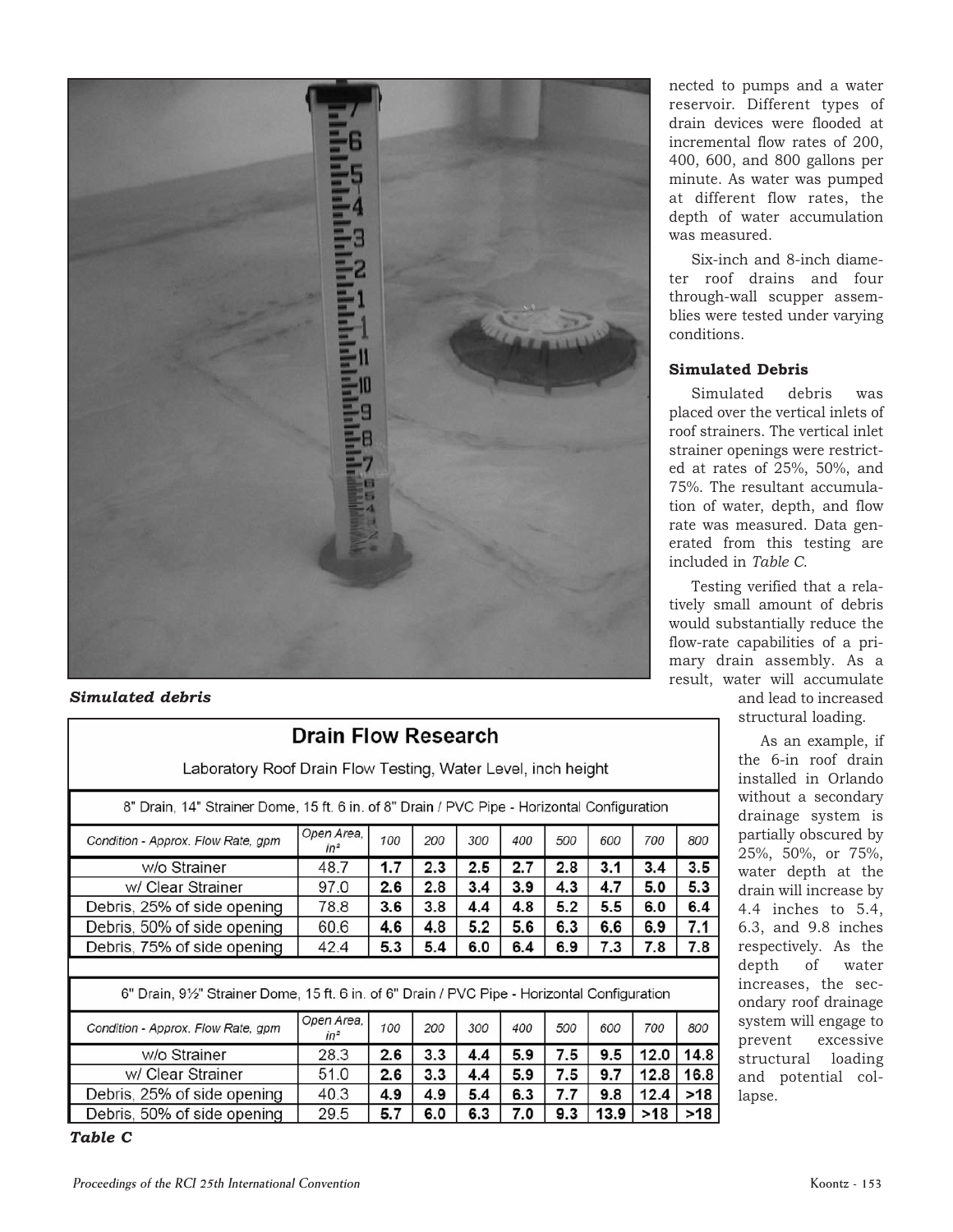# **Retrofit Roof Drains**

 tube or drain stem with a horizontal Within the single-ply community, a common method of re-roofing involves the use of "retrofit roof drains." The new retrofit roof drains are inserted within existing roof drains. The insert consists of a metal flange that is welded to the single-ply membrane.

 and the existing drainpipe to form a American National Standard Institute A gasket or backflow seal device placed within the vertical section of the stem expands, forcing the retrofit roof drain watertight seal. A performance standard to test this seal has been developed by the (ANSI) and Single-Ply Roofing Institute  $(SPRI).$ <sup>5</sup>

roof drain is that the cross-sectional The net result of installing a retrofit diameter or area of the existing drainpipe

 not analyzed the effect these is reduced. Manufacturers have drains have on the reduction of flow rates and/or increased water accumulation.

 The new assembly was then A 6-in roof drain was retrofitted with a typical drain insert. flooded with water. Data generated from the testing of the retrofit roof drain is included in *Table D*. A comparison of the 60-in drain with and without the insert is shown in *Chart A*.

# **Ice Debris**

Common debris that accumulates on a roof can be addressed by roof maintenance. In some instances, a hail or snow event can create an accumulation of ice at a roof drain and/or scupper. The accumulation of hail, ice, or snow in effect becomes meteorologically supplied debris.

 During some hail events, a roof drain/scupper can rapidly become scenarios, water accumulation can obscured, resulting in an ice dam at the drain/scupper assembly. Water accumulates, backs up, and can produce leakage at roof defects. In worst-case result in roof collapse.

Testing the 6-in roof drain, 240 pounds of ice was deposited in the test-



# *Retrofit roof drain*

| Drain Flow Research<br>Laboratory Roof Drain Flow Testing, Water Level, inch height<br>6" Retrofit Drain, 9-1/2" Plastic Strainer Dome, 15 ft. 6 in. of 6" Drain / PVC Pipe - Horizontal<br>Configuration |                      |     |     |     |     |      |      |      |       |
|-----------------------------------------------------------------------------------------------------------------------------------------------------------------------------------------------------------|----------------------|-----|-----|-----|-----|------|------|------|-------|
| Condition - Approx, Flow Rate, gpm                                                                                                                                                                        | Open Area.<br>$in^2$ | 100 | 200 | 300 | 400 | 500  | 600  | 700  | 800   |
| w/o Strainer                                                                                                                                                                                              | 19.6                 | 5.2 | 5.3 | 5.8 | 7.3 | 8.2  | 9.8  | 12.7 | 16.0  |
| w/ Clear Strainer                                                                                                                                                                                         | 48.4                 | 5.2 | 5.3 | 5.6 | 7.3 | 8.2  | 9.8  | 13.7 | $>18$ |
| Debris, 25% of side opening                                                                                                                                                                               | 35.1                 | 5.5 | 5.8 | 5.8 | 6.8 | 7.8  | 10.0 | 14.7 | >18   |
| Debris, 50% of side opening                                                                                                                                                                               | 24.3                 | 5.6 | 6.5 | 7.6 | 8.8 | 12.4 | 16.5 | >18  | >18   |
| Debris, 75% of side opening<br>15.0<br>10.3<br>13.3<br>>18<br>8.3<br>>18<br>7.2<br>17.1                                                                                                                   |                      |     |     |     |     |      | >18  |      |       |





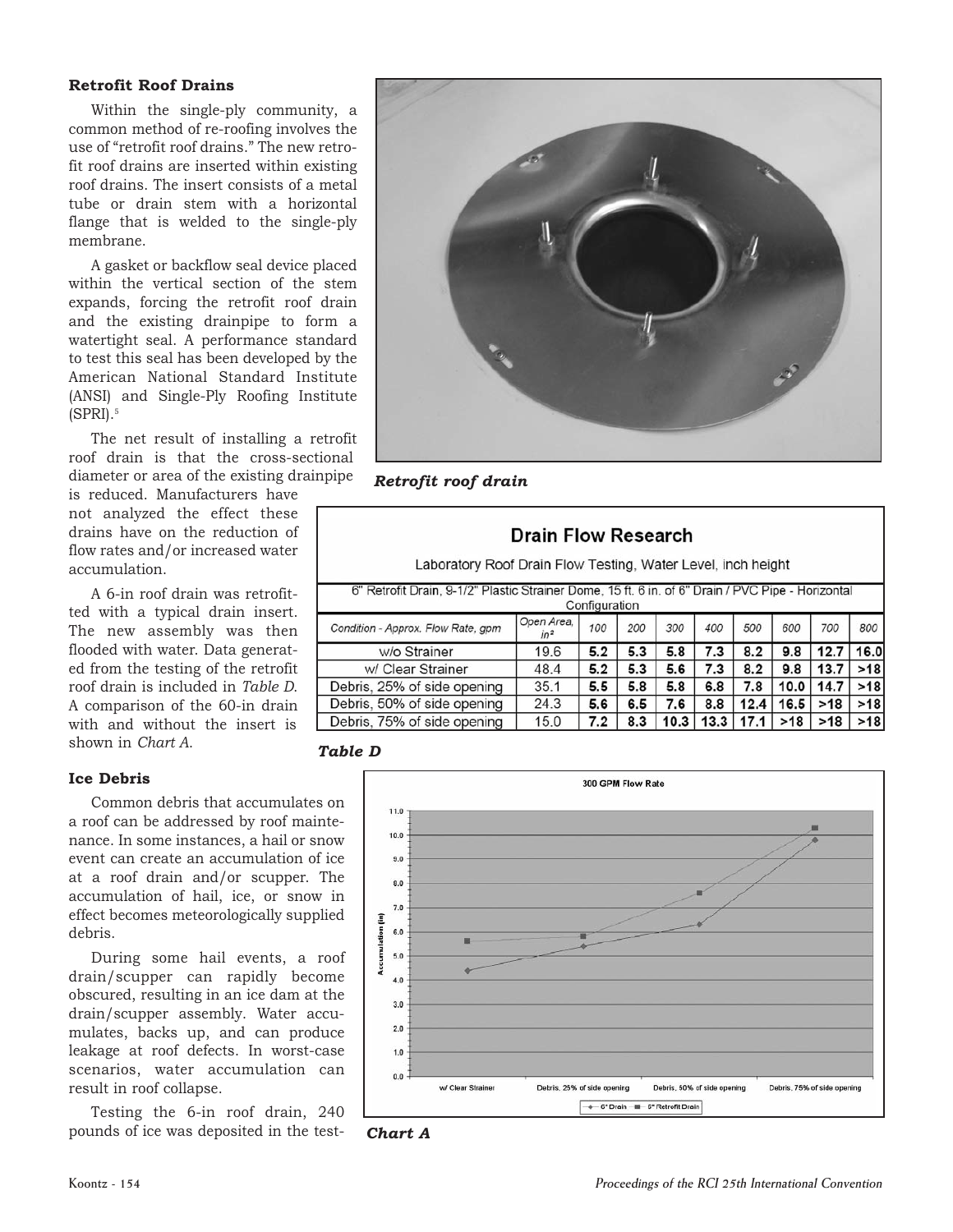phenomenon. At 200 gallons-pering device in order to observe this minute of flow, the water level quickly rose from 3.25 to 6 inches. In realworld situations, the amount of ice accumulation as a result of hail or snow can be significantly greater than the amounts used in testing.

## **Scuppers**

 has been reported by Griffin and The study of flow rates through rectangular perimeter openings, scuppers or weirs, is a common subject in the study of fluid dynamics.<sup>6</sup> Scuppers can be constructed with either an open top (a channel) or a closed top with four sides. The theoretical flow of water through channels Fricklas (*Diagram A*).

 including the American Society of Other groups have reviewed the properties of flow-through scuppers, Civil Engineers (ASCE)<sup>7</sup> and RCI, Inc.<sup>8</sup> Theoretical flow rates have been published for various channel/scupper configurations.

Four different sizes of throughwall scuppers were utilized for this study:

- $6$  in  $x$   $6$  in
- 6 in x 9 in
- 6 in x 12 in
- 6 in x 24 in





|                                    | Scupper Opening Dimensions: 24" Wide X 6" Height |      |      |      |      |      |      |      |      |
|------------------------------------|--------------------------------------------------|------|------|------|------|------|------|------|------|
| Condition - Approx. Flow Rate, gpm | Open Area.<br>$in^2$                             | 100  | 200  | 300  | 400  | 500  | 600  | 700  | 800  |
| Clear Open                         | 144                                              | 2.5  | 3.0  | 3.5  | 3.9  | 4.4  | 4.8  | 5.2  | 5.8  |
| Debris, 25% of opening height      | 108                                              | 3.9  | 4.3  | 4.7  | 5.3  | 5.6  | 6.0  | 6.5  | 6.9  |
| Debris, 50% of opening height      | 72                                               | 5.6  | 5.8  | 6.0  | 6.5  | 6.8  | 7.3  | 8.2  | 9.3  |
| Debris, 75% of opening height      | 36                                               | 5.7  | 6,9  | 8.7  | 11.4 | 12.7 | 13.8 | >17  | >17  |
|                                    | Scupper Opening Dimensions: 12" Wide X 6" Height |      |      |      |      |      |      |      |      |
| Condition - Approx. Flow Rate, gpm | Open Area,<br>$in^2$                             | 100  | 200  | 300  | 400  | 500  | 600  | 700  | 800  |
| Clear Open                         | 72                                               | 3.3  | 4.0  | 4.8  | 5.9  | 6.5  | 7.1  | 8.2  | 9.1  |
| Debris, 25% of opening height      | 54                                               | 4.5  | 5.3  | 5.9  | 6.8  | 7.9  | 8.9  | 10.7 | 12.8 |
| Debris, 50% of opening height      | 36                                               | 6.0  | 6,8  | 7.7  | 9.4  | 11.9 | 15.0 | < 17 | < 17 |
| Debris, 75% of opening height      | 18                                               | 10.3 | 12.4 | 16.8 | 17   | <17  | < 17 | 17   | < 17 |
|                                    | Scupper Opening Dimensions: 9" Wide X 6" Height  |      |      |      |      |      |      |      |      |
| Condition - Approx. Flow Rate, gpm | Open Area.<br>$in^2$                             | 100  | 200  | 300  | 400  | 500  | 600  | 700  | 800  |
| Clear Open                         | 54                                               | 4.0  | 4.8  | 5.6  | 6.8  | 7.9  | 8.9  | 11.6 | 13.2 |
| Debris, 25% of opening height      | 40.5                                             | 5.1  | 6,0  | 7.4  | 9.0  | 10.4 | 11.9 | 15.0 | < 17 |
| Debris, 50% of opening height      | 27                                               | 6.9  | 7.8  | 10.7 | 14.0 | 15.8 | < 17 | < 17 | <17  |
| Debris, 75% of opening height      | 13.5                                             | 12.3 | 16.1 | < 17 | < 17 | < 17 | < 17 | < 17 | <17  |
|                                    | Scupper Opening Dimensions: 6" Wide X 6" Height  |      |      |      |      |      |      |      |      |
| Condition - Approx. Flow Rate, gpm | Open Area.<br>$in^2$                             | 100  | 200  | 300  | 400  | 500  | 600  | 700  | 800  |
| Clear Open                         | 36                                               | 5.0  | 6.3  | 7.7  | 9.5  | 11.5 | 13.8 | >17  | >17  |
| Debris, 25% of opening height      | 27                                               | 5.8  | 7.0  | 9.6  | 12.5 | 13.6 | 14.3 | >17  | >17  |
|                                    |                                                  |      |      |      |      |      |      |      |      |
| Debris, 50% of opening height      | 18                                               | 8.7  | 10.9 | 15.8 | >17  | >17  | >17  | >17  | >17  |

### *Table E*

The scuppers were initially flooded with water at rates of 100 to 800 gallons per minute until steady-state conditions were reached. Each configuration was tested with a clear opening and then partially obscured at

> rates of 25%, 50%, and 75%. scuppers is in-The height of water accumulation for each combination of factors was measured. Data generated from the testing of the cluded in *Table E*.

 From a fluid point, the flow- lation of water dynamics standrate characteristics change as the depth or accumuincreases. As the scupper is flood-

 Once the scupper becomes subed, the water depth is less than the vertical element of the scupper. Water flows as in an open-sided channel. merged, the flow-rate characteristics change as a result of the increased hydraulic head and the friction with all four sides of the scupper.

Scupper flow-rate characteristics are not included within the building codes. In order to design a scupper with sufficient capability to match the drainage requirements of the primary roof drainage system, reverse engineering may be required using either actual testing or available theoretical flow-rate data.

## **Primary – Secondary Drain Model**

One scenario was studied based on test data: a 6-in primary drain with  $\frac{1}{4}$ -in horizontal leaders located in Orlando, Florida. Prior data show one drain for 6,795 sq ft of roof. In this situation, 317 gallons of water